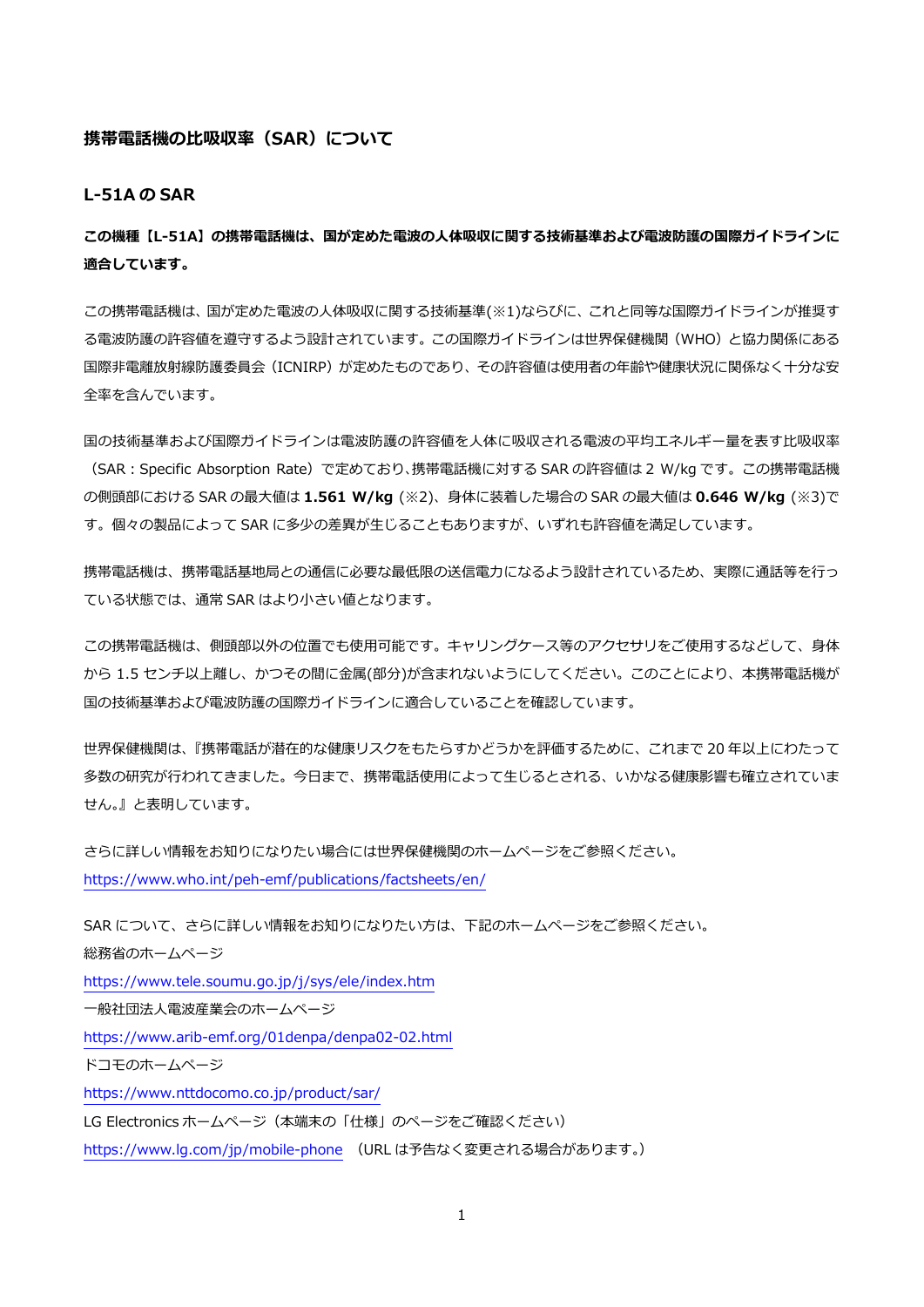- ※1 技術基準については、電波法関連省令(無線設備規則第 14 条の2)で規定されています。
- ※2 5G/LTE と同時に使用可能な無線機能を含みます。
- ※3 5G/LTE と同時に使用可能な無線機能を含みます。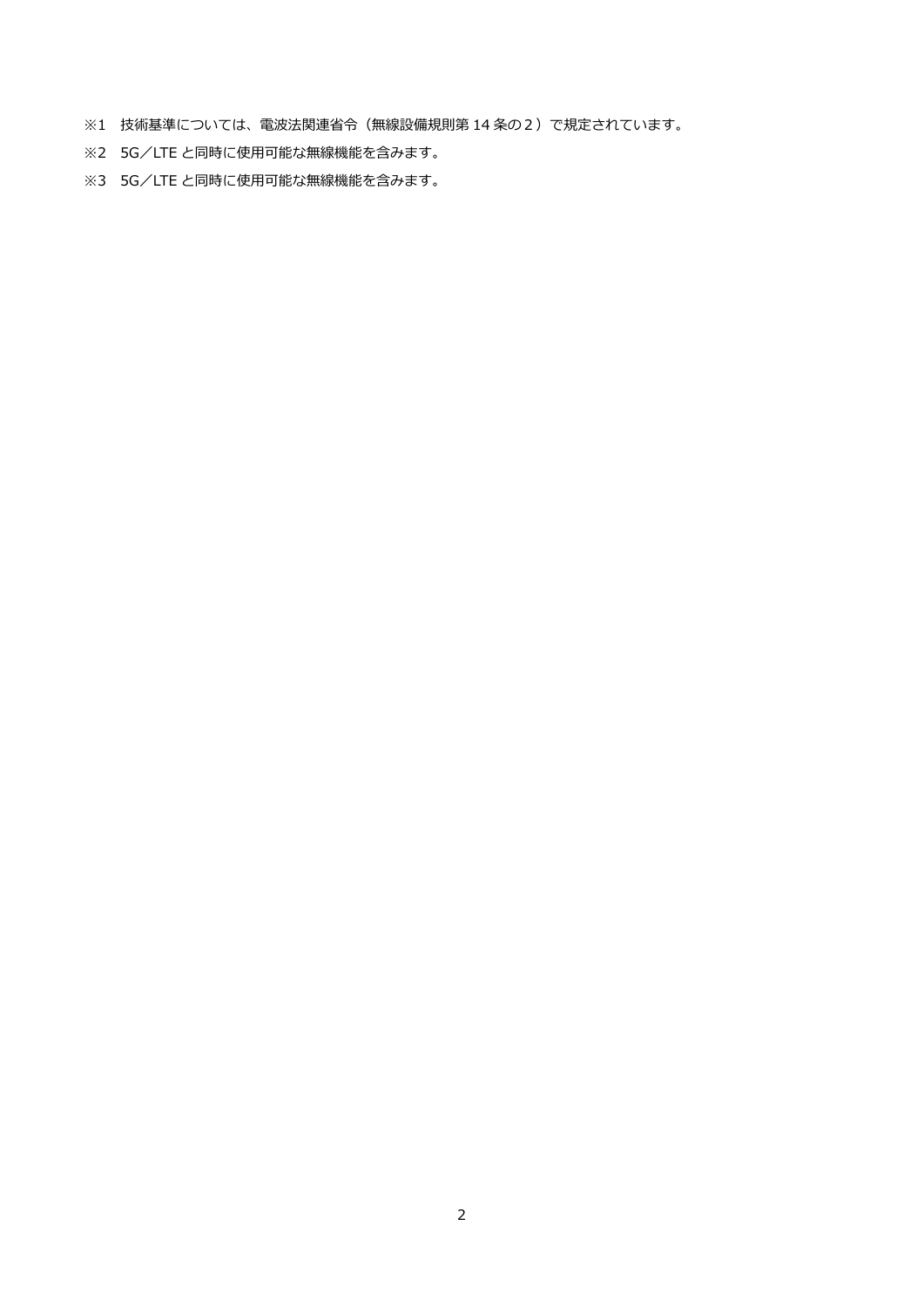## **Specific Absorption Rate (SAR) Information of Mobile Phones**

### **SAR of L-51A**

**This model [L-51A] mobile phone complies with the Japanese technical regulations and the international guidelines regarding human exposure to radio waves.** 

This mobile phone was designed in observance of the Japanese technical regulations regarding exposure to radio waves (\*1) and the limits of exposure recommended in the international guidelines, which are equivalent to each other. The international guidelines were set out by the International Commission on Non-Ionizing Radiation Protection (ICNIRP), which is in collaboration with the World Health Organization (WHO), and the permissible limits include substantial safety margins designed to assure the safety of all persons, regardless of age and health conditions.

The technical regulations and the international guidelines set out the limits of exposure to radio waves as the Specific Absorption Rate, or SAR, which is the value of absorbed energy in any 10 grams of human tissue over a 6-minute period. The SAR limit for mobile phones is 2.0 W/kg.

The highest SAR value for this mobile phone when tested for use near the head is **1.561 W/kg** (\*2), and that when worn on the body is **0.646 W/kg** (\*3). There may be slight differences of the SAR values in individual product, but they all satisfy the limit. The actual value of SAR of this mobile phone while operating can be well below the indicated above. This is due to automatic changes in the power level of the device to ensure it only uses the minimum power required to access the network.

This mobile phone can be used in positions other than against your head. By using accessories such as a belt clip holster that maintains a 1.5cm separation with no metal (parts) between it and the body, this mobile phone is certified the compliance with the Japanese technical regulations and the international guidelines.

The World Health Organization has stated that "a large number of studies have been performed over the last two decades to assess whether mobile phones pose a potential health risk. To date, no adverse health effects have been established as being caused by mobile phone use."

Please refer to the WHO website if you would like more detailed information. https://www.who.int/peh-emf/publications/factsheets/en/

Please refer to the websites listed below if you would like more detailed information regarding SAR. Ministry of Internal Affairs and Communications Website: https://www.tele.soumu.go.jp/e/sys/ele/index.htm Association of Radio Industries and Businesses Website: https://www.arib-emf.org/01denpa/denpa02-02.html (in Japanese only) NTT DOCOMO, INC. Website: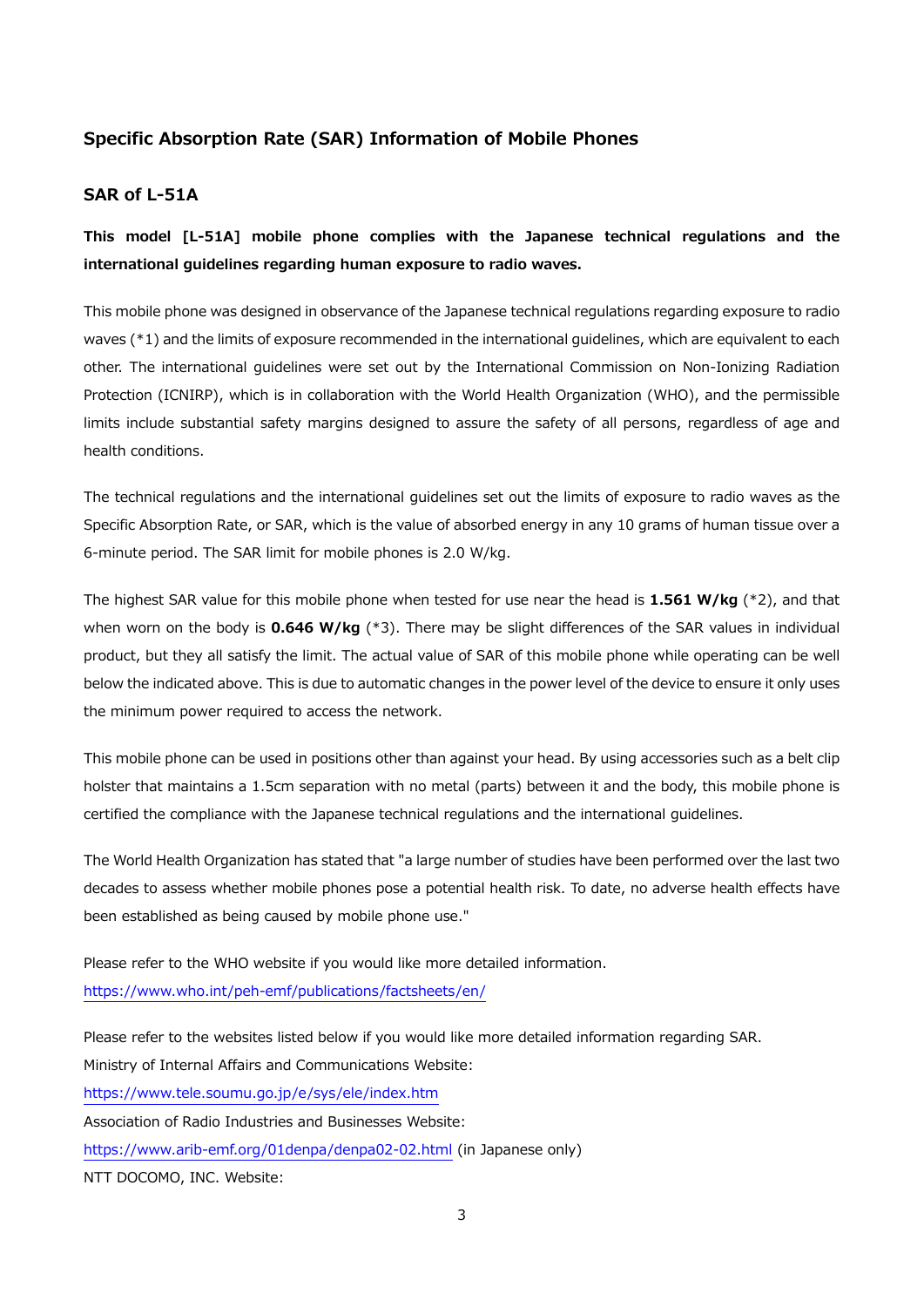https://www.nttdocomo.co.jp/english/product/sar/

LG Electronics Inc. Website (Check the Specifications page for this terminal.)

https://www.lg.com/jp/mobile-phone (in Japanese only)(the above URLs are subject to change for without notice.)

\*1 The technical regulations are provided in Article 14-2 of Radio Equipment Regulations, a Ministerial Ordinance of the Radio Act.

- \*2 Including other radio systems that can be simultaneously used with 5G/LTE.
- \*3 Including other radio systems that can be simultaneously used with 5G/LTE.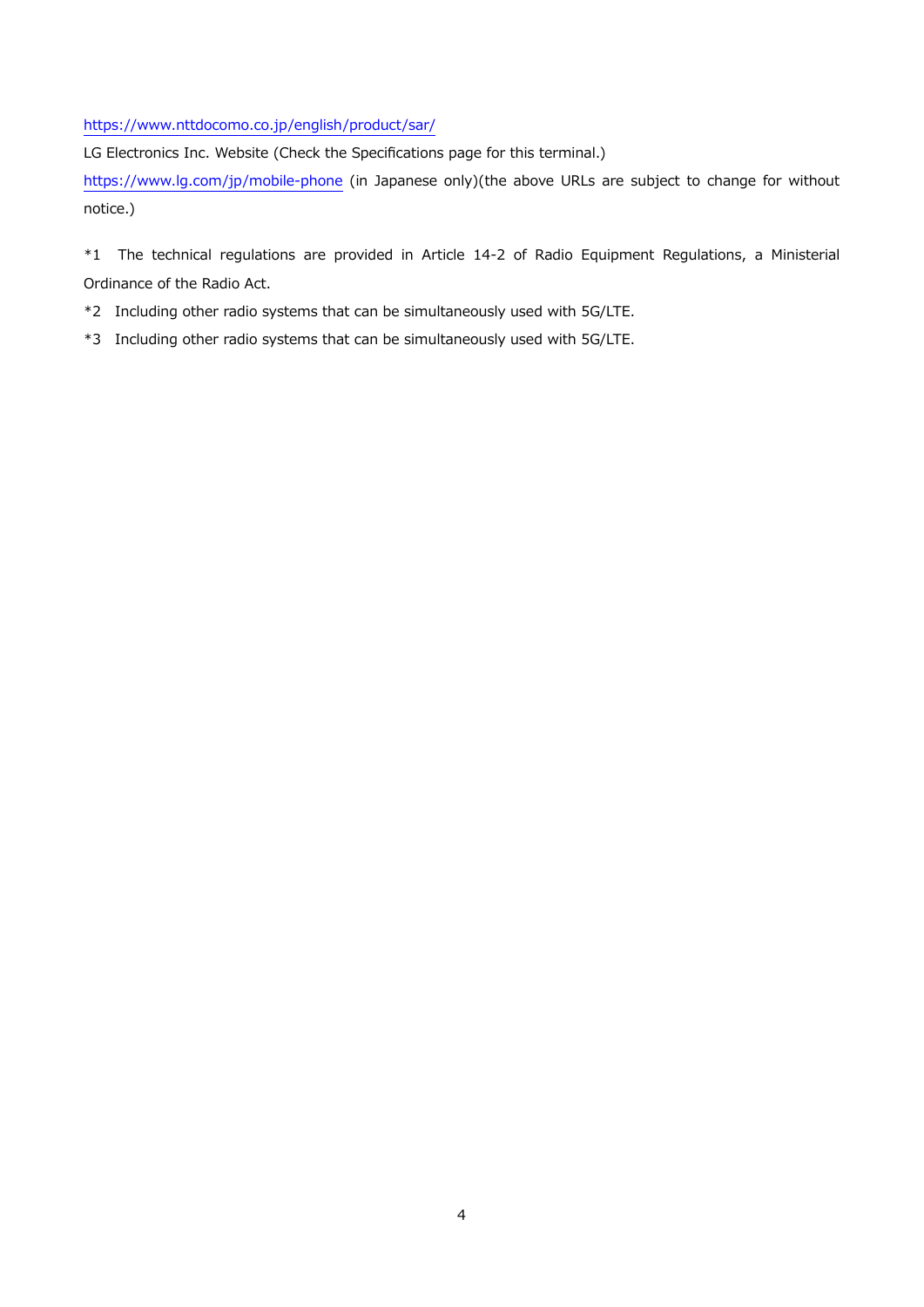#### **SAR Information of L-51A for FCC RF exposure requirements**

#### **Radio Frequency (RF) Signals**

THIS MODEL PHONE MEETS THE U.S. GOVERNMENT'S REQUIREMENTS FOR EXPOSURE TO RADIO WAVES. Your wireless phone contains a radio transmitter and receiver.

Your phone is designed and manufactured not to exceed the emission limits for exposure to radio frequency (RF) energy set by the Federal Communications Commission of the U.S. Government. These limits are part of comprehensive guidelines and establish permitted levels of RF energy for the general population. The guidelines are based on standards that were developed by independent scientific organizations through periodic and thorough evaluation of scientific studies.

The exposure standard for wireless mobile phones employs a unit of measurement known as the Specific Absorption Rate (SAR). The SAR limit set by the FCC is 1.6 W/kg.\* Tests for SAR are conducted using standard operating positions accepted by the FCC with the phone transmitting at its highest certified power level in all tested frequency bands.

Although the SAR is determined at the highest certified power level, the actual SAR level of the phone while operating can be well below the maximum value. This is because the phone is designed to operate at multiple power levels so as to use only the power required to reach the network. In general, the closer you are to a wireless base station antenna, the lower the output.

Before a phone model is available for sale to the public, it must be tested and certified to the FCC that it does not exceed the limit established by the U.S. government-adopted requirement for safe exposure. The tests are performed on position and locations (for example, at the ear and worn on the body) as required by FCC for each model. The highest SAR value for this model handset as reported to the FCC when tested for use at the ear is 0.66 W/kg, and when worn on the body (Body-word/Hotspot) in a holder or carry case, is **0.62 W/kg**. (Body-worn measurements differ among phone models, depending upon available accessories and FCC requirements).

While there may be differences between the SAR levels of various phones and at various positions, they all meet the U.S. government requirement.

The FCC has granted an Equipment Authorization for this model phone with all reported SAR levels evaluated as in compliance with the FCC RF exposure guidelines. SAR information on this model phone is on file with the FCC and can be found under the Display Grant section at https://www.fcc.gov/oet/ea/fccid/ after search on FCC ID **ZNFOA2001**.

# For body worn operation, this phone has been tested and meets the FCC RF exposure guidelines. Please use an accessory designated for this product or an accessory which contains no metal and which positions the handset a minimum of 1.0 cm from the body.

\* In the United States, the SAR limit for wireless mobile phones used by the public is 1.6 watts/kg (W/kg) averaged over one gram of tissue. SAR values may vary depending upon national reporting requirements and the network band.